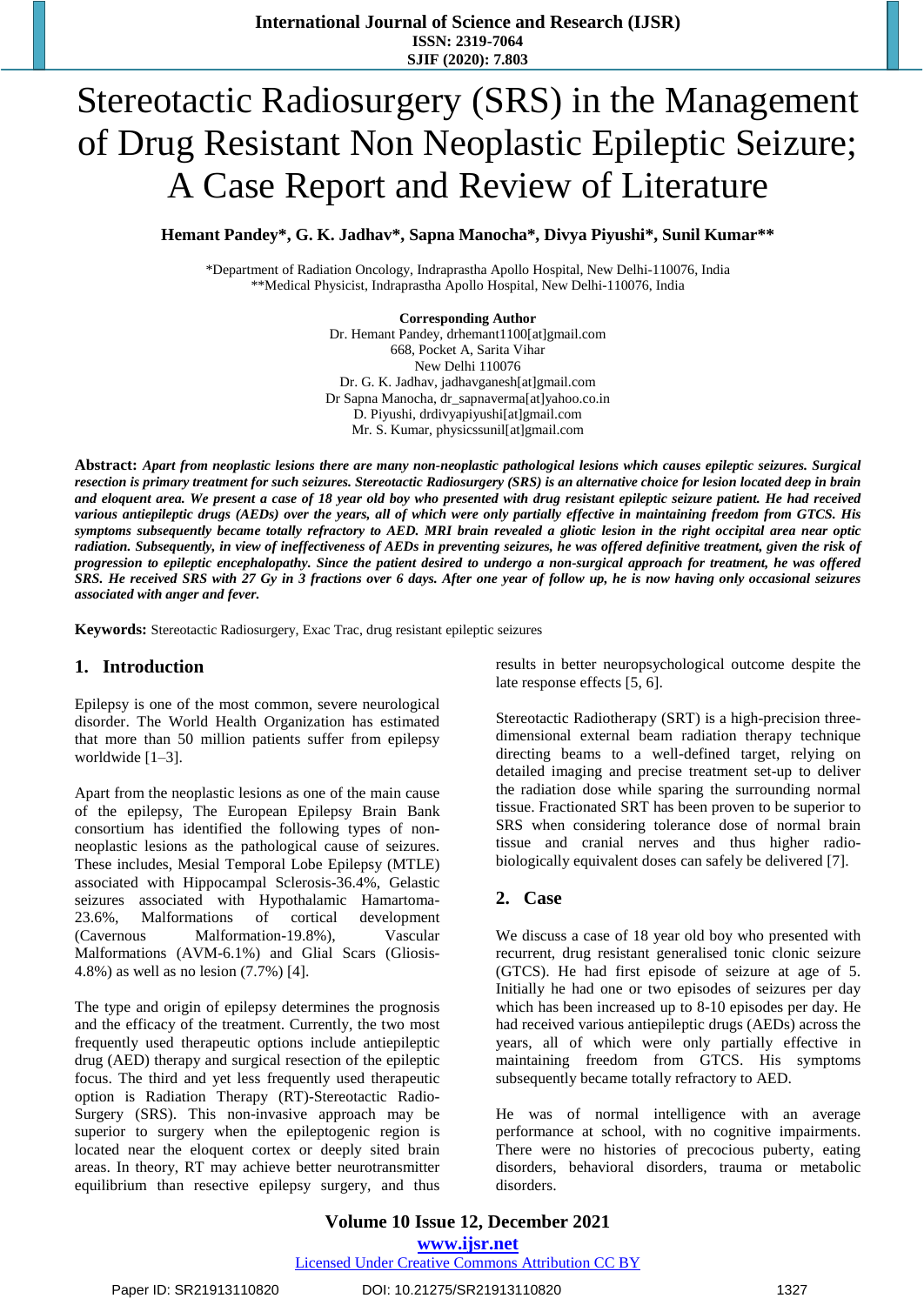MRI brain with contrast (Fig 1) have done on multiple occasions which revealed focal gliotic lesion in right parietal-occipital region medial to occipital horn of right lateral ventricle, No mesial sclerosis with normal hippocampal volumetric study.



**Figure 1:** T2W MRI showing gliotic lesion in the right occipital area near optic radiation

EEG (12/03/18): The inter-ictal EEG is abnormal S/O epileptiform discharges arising from b/l fronto-temporal and occipital regions with possibility of underlying structural pathology and generalized epileptiform discharges. The clinical events recorded had no localization.

The patient had tried suicide many a times and has h/o phenol ingestion at 14 year of age. On psychiatric evaluation he was diagnosed with severe depressive disorder with suicidal tendencies at age of 15 year.

However, given the ineffectiveness of AEDs in preventing seizures, he was offered definitive treatment, given the risk of progression to epileptic encephalopathy. Since the patient desired to undergo a non-surgical approach for treatment, he was offered SRS with Exac Trac equipped Novalis Tx Linac

### **Treatment**

For treatment planning, the patient was initially imaged with both MRI and CT scans, and the tumour volume was delineated upon the fused CT–MRI images, using Brain Lab I-plan. The target volume was 21.3 cc and the dose prescribed was 27 Gy in 3 fractions in six consecutive days. The prescription was made to the 95% isodose-line, with the maximum point dose within the volume being 1.59 times, and the minimum point dose within the prescription volume being 0.88 times that of the prescribed dose. The doses to the critical organs at risk were well within the tolerable limits. During imaging and treatment, the patient was immobilized with a thermoplastic immobilization cast (non-invasive) and the treatment was performed without sedation or anaesthesia of any sort. During treatment, the imaging and tracking method used was 6D Brain Lab Exac Trac positioning and verification system.



**Figure 2a:** Radiotherapy planning CT scan shows dose colour wash with differential dose distribution (red colour with high dose coverage area and blue colour with low dose coverage area



**Figure 2b** shows multiple non-coplanar beam arches and isodose curves showing dose coverage of more than 95% of prescribed dose

### **Outcome and Follow Up**

The patient reported a decrease in seizure activity as early as in the first week after treatment. A complete cessation of seizures at the third month after treatment has been reported. Imaging carried out at 3 months of treatment revealed significant changes. Currently, at 12 months post-treatment, the patient remains totally free of seizures, and with no hormonal or neurological side effects, has returned to normal activities of daily living.

# **3. Discussion**

Radiosurgery involves the application of focused radiation to a brain target using 3 dimensional stereotactic systems. Initially, SRS was invented by Lars Leksell for use in functional neurosurgery, it is now considered for a greatly

# **Volume 10 Issue 12, December 2021 www.ijsr.net**

Licensed Under Creative Commons Attribution CC BY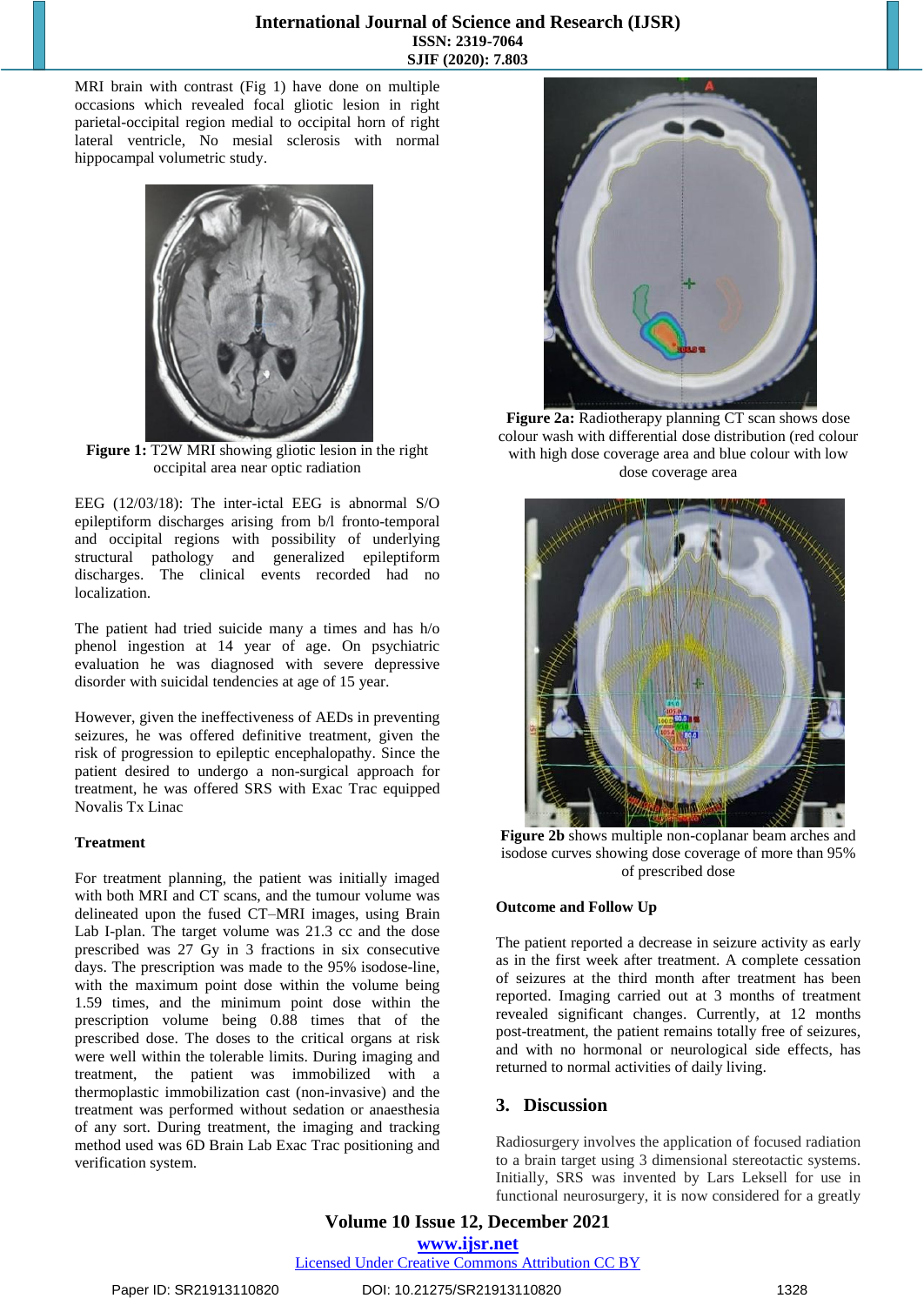## **International Journal of Science and Research (IJSR) ISSN: 2319-7064 SJIF (2020): 7.803**

expanding number of neoplastic and non-neoplastic abnormalities [8, 9]. Destruction of the epileptic focus and its pathway of spread by necrotizing radiosurgical doses or, alternatively, suppression of the epileptic activity by a neuro-modulatory effect at non-necrotizing doses have been postulated as the basis of the anti-epileptic effect of focal irradiation [10-11].

Historically, SRS has been delivered using the Gamma Knife, a device originally developed by Lars Leksell in Sweden but now it can also be delivered using Linac equipped with Brain Lab Exac Trac tracking system and cyber knife.

In 1994, Barcia, et al. published the first dedicated report showing the effect of radiosurgery on Seizure control. The study reported 11 patients who had epileptic foci treated with doses ranging from 10 to 20 Gy [12].

Jean Regis et al. prospectively analysed 60 patients of hypothalamic hamartoma presented with gelastic seizures between 1999 and 2005, treated with Gamma Knife. All patients had benefit, with 37% patients being completely seizure free at a follow-up for more than 3 years. No instance of permanent neurotoxicity was observed. However, three patients experienced poikilothermia which was transient [13].

Recently, De Salles, et al. studied the efficacy of radiosurgery for gelastic seizures. Three patients were treated with 15-18 Gy doses. Two patients became seizure-free and the third patient experienced a substantial reduction in seizure frequency [14]

Mesial temporal lobe epilepsy associated with hippocampal sclerosis is perhaps the most well-defined epileptic lesion that is responsive to surgical treatment, with expected cure rate in 65-99% of patients [15, 16, 17]. Recently, radiosurgery has been explored as an alternative to open resective surgery for MTLE. In 1995, Regis, et al. first reported selective amygdala-hippocampal radiosurgery for MTLE [18]. In a prospective multicentric trial, patients were selected for the Gamma Knife procedure according to the same criteria used for microsurgical amygdalohippocampectomy, including the presence of hippocampal sclerosis and the absence of space-occupying lesions. The results demonstrated the same seizure reduction efficacy rates (65%) for radiosurgery and for conventional surgery at two years of follow-up [19]. Using a marginal dose of 24 Gy, the study again demonstrated that radiosurgery may be used as an alternative to resective surgery to treat MTLE and to improve quality of life with favourable rates of morbidity and mortality.

In a series of 100 patients with AVMs treated with LINAC radiosurgery, Eisenshenk, et al. found that 59 patients were seizure-free and 19 had a substantial reduction in frequency [20]. Kida, et al studied 462 patients with cerebral AVMs treated with Gamma Knife radiosurgery with a marginal dose of 19.8 Gy. The overall results indicate that seizures improved in 85% of cases, remained unchanged in 12%, and worsened in 3% [21].

Schauble, et al. identified 70 patients with seizures associated with AVM who had been treated with Gamma Knife radiosurgery [22]. Average prescribed dose was 18 Gy. Sixty-five patients were followed up for one year and 51 patients for three years. At one year and at three years, seizure rates were 45% and 51%, respectively. One patient died due to radiation-induced edema. Overall seizure improvement is quite common in patients with AVM treated with radiosurgery and rivals the results yielded by microsurgical resection. The limited morbidity and good outcomes associated with the radiosurgical treatment of epileptogenic AVM located close to or within the eloquent cortex makes radiosurgical treatment a valid alternative option.

A cavernous malformation (CM) is a congenital vascular abnormality that can cause hemorrhage or neurological deficit but more commonly manifests as recurring seizures [23, 24]. Although open microsurgical treatment of CM remains the standard efficacious therapy, a recent study by Regis, et al. suggested a role for radiosurgery in the treatment of seizures associated with CM near the "highly functional cortex", a location that may preclude open resection [23]. Using a mean dose of 19 Gy, 53% of 49 patients with refractory seizures became seizure-free and 20% of treated ones improved at two years [23].

SRS is increasingly being used since the past decade. The major advantage of SRS includes the avoidance of mortality and morbidity risks associated with invasive craniotomy and tumor resection. Unlike SRS with invasive head frame which is used in Gamma Knife, the advantage of frameless SRS is use of multiple fraction treatments, which allows the delivery of equivalent or higher doses of radiation to the target, while reducing the chances of normal tissue complications.

The main disadvantage of SRS in comparison to surgery is that the response after SRS has a latent period, with maximal effect usually experienced after a lag period of about 6 months post-treatment. However, our case is unique in that the response has been almost immediate. Surgery may be preferred over radiosurgery among patients with very large lesions that could be causing symptoms due to mass effect, since surgery can accomplish immediate decompression [25].

# **4. Conclusion**

Stereotactic radiotherapy has been used limited and only in special circumstances in the management of epilepsy. Based on new technologies of delivering radiation combined with a better understanding of the radiobiology, the role of radiotherapy could be expanded. Further research is required to establish the role of radiotherapy in the epilepsy therapy.

No conflict of interest

No sponsorship for the study

# **Volume 10 Issue 12, December 2021 www.ijsr.net** Licensed Under Creative Commons Attribution CC BY